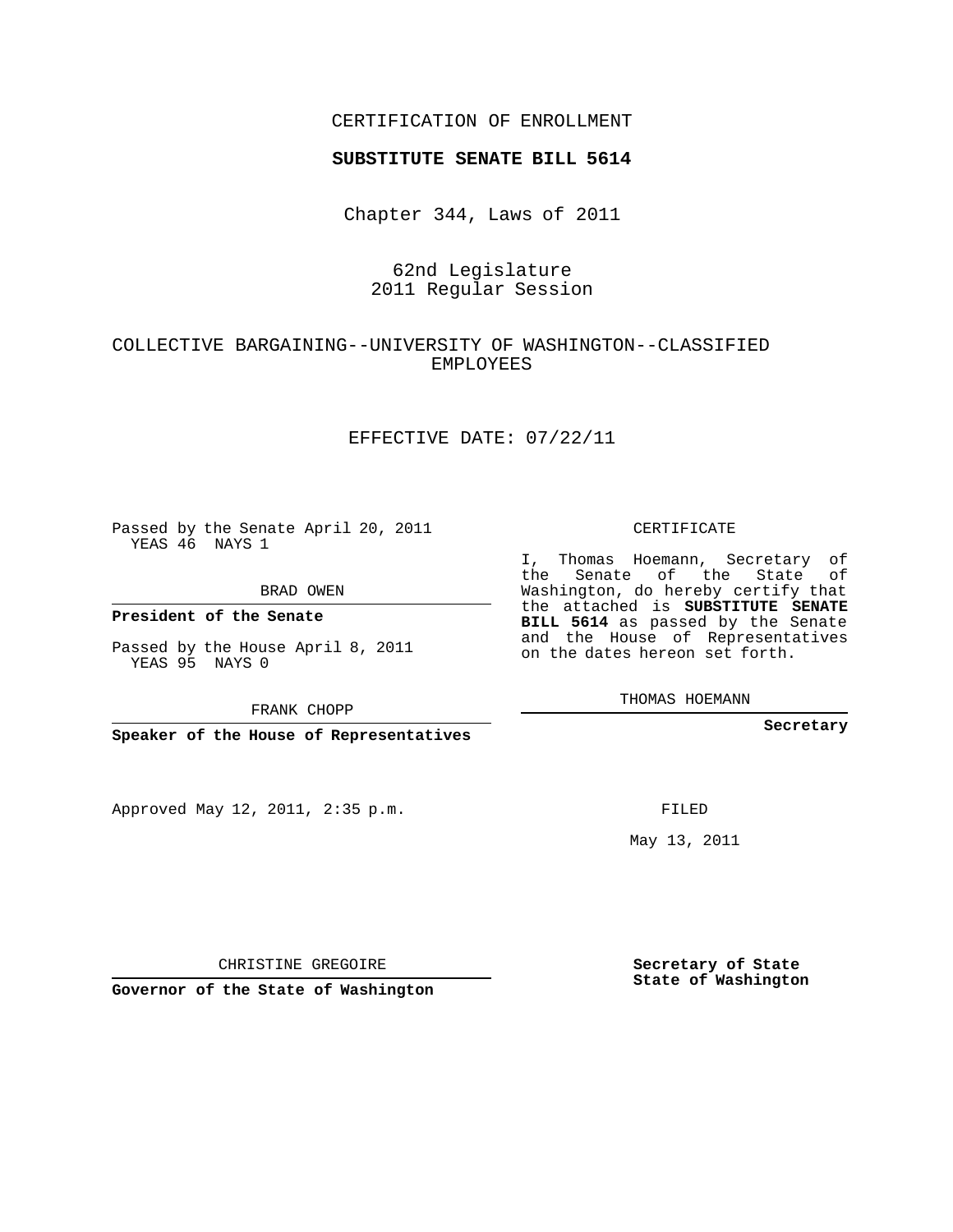# **SUBSTITUTE SENATE BILL 5614** \_\_\_\_\_\_\_\_\_\_\_\_\_\_\_\_\_\_\_\_\_\_\_\_\_\_\_\_\_\_\_\_\_\_\_\_\_\_\_\_\_\_\_\_\_

\_\_\_\_\_\_\_\_\_\_\_\_\_\_\_\_\_\_\_\_\_\_\_\_\_\_\_\_\_\_\_\_\_\_\_\_\_\_\_\_\_\_\_\_\_

AS AMENDED BY THE HOUSE

Passed Legislature - 2011 Regular Session

## **State of Washington 62nd Legislature 2011 Regular Session**

**By** Senate Labor, Commerce & Consumer Protection (originally sponsored by Senators White, Kilmer, Tom, Kohl-Welles, Keiser, Kline, and Conway)

READ FIRST TIME 02/15/11.

 AN ACT Relating to requests for funds necessary to implement the compensation and fringe benefit provisions of bargaining agreements with the University of Washington under chapter 41.80 RCW; and amending RCW 41.80.010.

BE IT ENACTED BY THE LEGISLATURE OF THE STATE OF WASHINGTON:

 **Sec. 1.** RCW 41.80.010 and 2010 c 104 s 1 are each amended to read as follows:

 (1) For the purpose of negotiating collective bargaining agreements under this chapter, the employer shall be represented by the governor or governor's designee, except as provided for institutions of higher education in subsection (4) of this section.

 (2)(a) If an exclusive bargaining representative represents more than one bargaining unit, the exclusive bargaining representative shall negotiate with each employer representative as designated in subsection (1) of this section one master collective bargaining agreement on behalf of all the employees in bargaining units that the exclusive bargaining representative represents. For those exclusive bargaining representatives who represent fewer than a total of five hundred employees each, negotiation shall be by a coalition of all those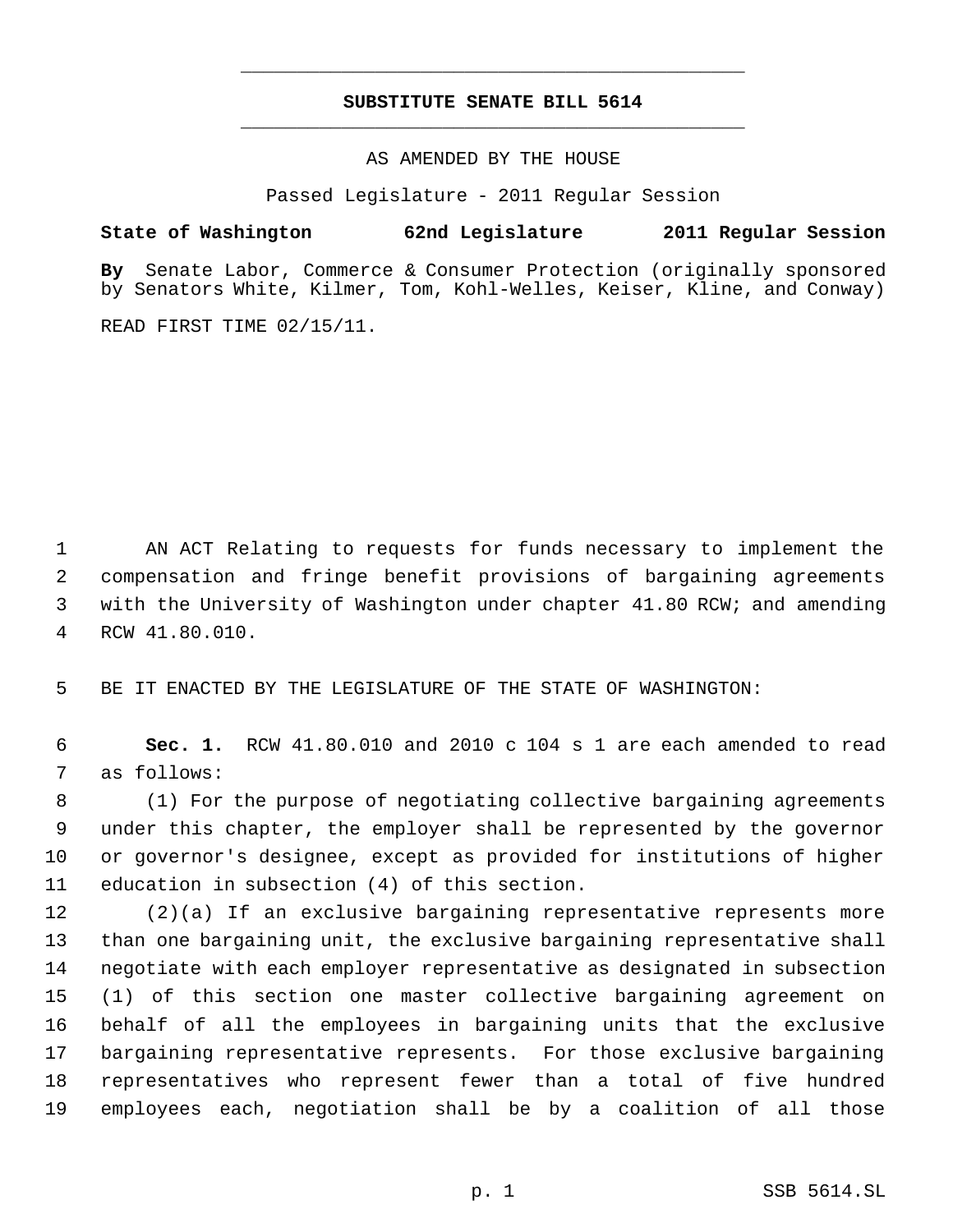exclusive bargaining representatives. The coalition shall bargain for a master collective bargaining agreement covering all of the employees represented by the coalition. The governor's designee and the exclusive bargaining representative or representatives are authorized to enter into supplemental bargaining of agency-specific issues for inclusion in or as an addendum to the master collective bargaining agreement, subject to the parties' agreement regarding the issues and procedures for supplemental bargaining. This section does not prohibit cooperation and coordination of bargaining between two or more exclusive bargaining representatives.

 (b) This subsection (2) does not apply to exclusive bargaining representatives who represent employees of institutions of higher education, except when the institution of higher education has elected to exercise its option under subsection (4) of this section to have its negotiations conducted by the governor or governor's designee under the procedures provided for general government agencies in subsections (1) through (3) of this section.

 (c) If five hundred or more employees of an independent state elected official listed in RCW 43.01.010 are organized in a bargaining unit or bargaining units under RCW 41.80.070, the official shall be consulted by the governor or the governor's designee before any agreement is reached under (a) of this subsection concerning supplemental bargaining of agency specific issues affecting the employees in such bargaining unit.

 (3) The governor shall submit a request for funds necessary to implement the compensation and fringe benefit provisions in the master collective bargaining agreement or for legislation necessary to implement the agreement. Requests for funds necessary to implement the provisions of bargaining agreements shall not be submitted to the legislature by the governor unless such requests:

 (a) Have been submitted to the director of the office of financial management by October 1 prior to the legislative session at which the requests are to be considered; and

 (b) Have been certified by the director of the office of financial management as being feasible financially for the state.

 The legislature shall approve or reject the submission of the request for funds as a whole. The legislature shall not consider a request for funds to implement a collective bargaining agreement unless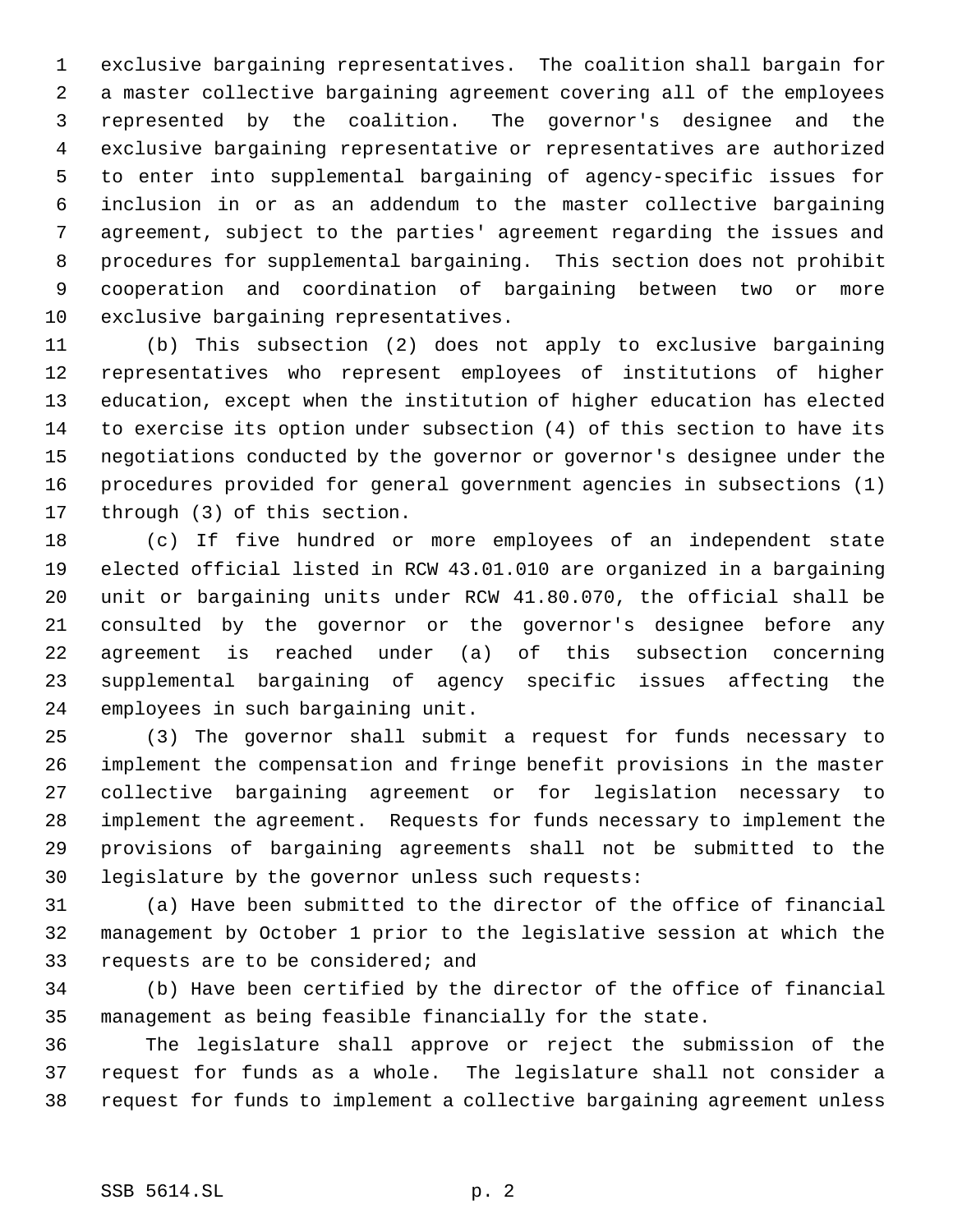the request is transmitted to the legislature as part of the governor's budget document submitted under RCW 43.88.030 and 43.88.060. If the legislature rejects or fails to act on the submission, either party may reopen all or part of the agreement or the exclusive bargaining representative may seek to implement the procedures provided for in RCW 41.80.090.

 (4)(a)(i) For the purpose of negotiating agreements for institutions of higher education, the employer shall be the respective governing board of each of the universities, colleges, or community colleges or a designee chosen by the board to negotiate on its behalf.

 (ii) A governing board of a university or college may elect to have its negotiations conducted by the governor or governor's designee under the procedures provided for general government agencies in subsections (1) through (3) of this section, except that:

 (A) The governor or the governor's designee and an exclusive bargaining representative shall negotiate one master collective bargaining agreement for all of the bargaining units of employees of a university or college that the representative represents; or

 (B) If the parties mutually agree, the governor or the governor's designee and an exclusive bargaining representative shall negotiate one master collective bargaining agreement for all of the bargaining units of employees of more than one university or college that the representative represents.

 (iii) A governing board of a community college may elect to have its negotiations conducted by the governor or governor's designee under the procedures provided for general government agencies in subsections (1) through (3) of this section.

 (b) Prior to entering into negotiations under this chapter, the institutions of higher education or their designees shall consult with the director of the office of financial management regarding financial and budgetary issues that are likely to arise in the impending negotiations.

33 (c)(i) In the case of bargaining agreements reached between 34 institutions of higher education other than the University of Washington and exclusive bargaining representatives agreed to under the provisions of this chapter, if appropriations are necessary to implement the compensation and fringe benefit provisions of the 38 bargaining agreements ((reached - between - institutions - of - higher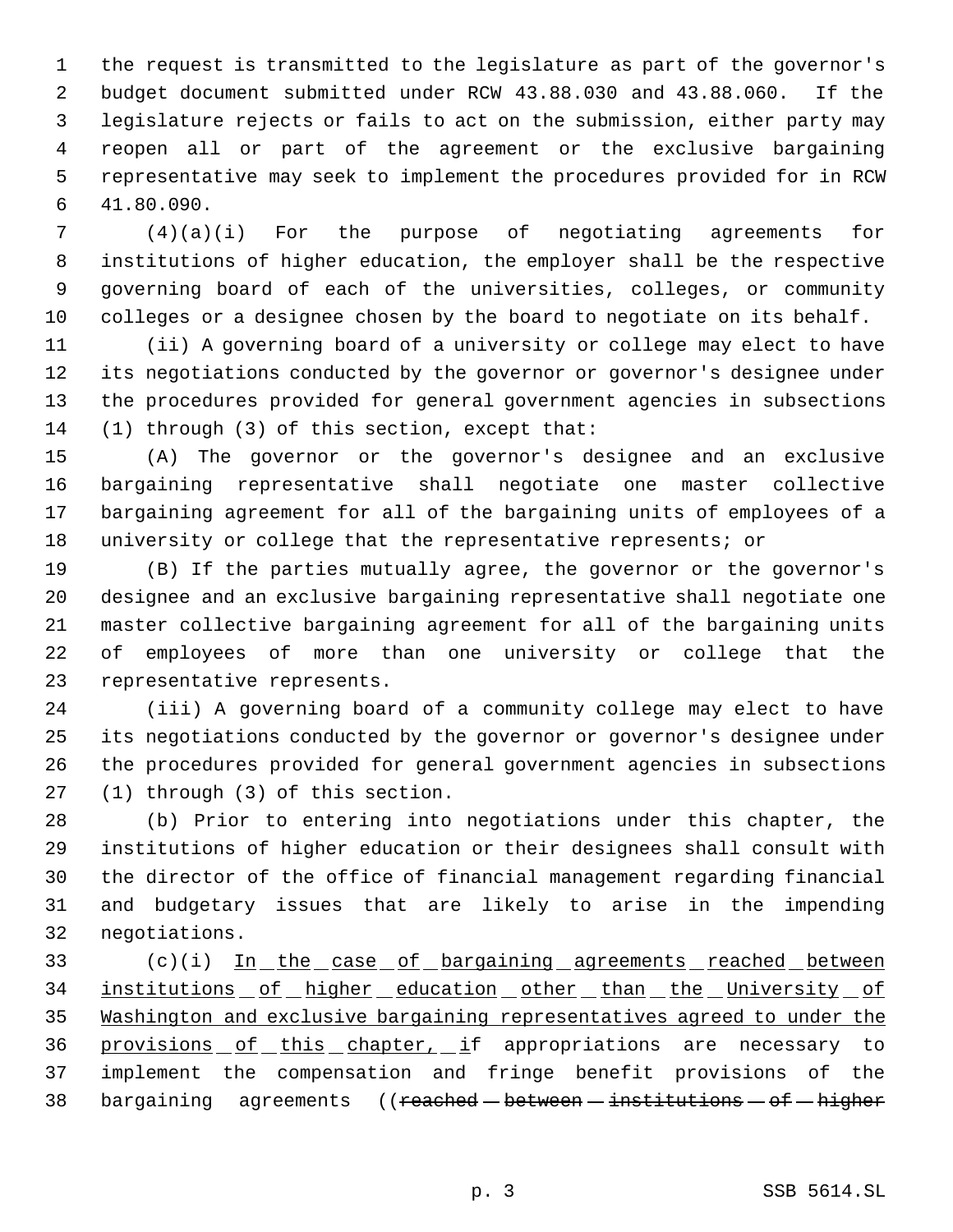education and exclusive bargaining representatives agreed to under the 2 provisions of this chapter)), the governor shall submit a request for such funds to the legislature according to the provisions of subsection 4 (3) of this section, except as provided in  $(c)((\overrightarrow{ii}))$  (iii) of this subsection.

6 (ii) In the case of bargaining agreements reached between the University of Washington and exclusive bargaining representatives agreed to under the provisions of this chapter, if appropriations are 9 necessary to implement the compensation and fringe benefit provisions of a bargaining agreement, the governor shall submit a request for such funds to the legislature according to the provisions of subsection (3) 12 of this section, except as provided in this subsection  $(4)(c)(ii)$  and as provided in (c)(iii) of this subsection.

 (A) If appropriations of less than ten thousand dollars are 15 necessary to implement the provisions of a bargaining agreement, a request for such funds shall not be submitted to the legislature by the 17 governor unless the request has been submitted to the director of the office of financial management by October 1 prior to the legislative session at which the request is to be considered.

 (B) If appropriations of ten thousand dollars or more are necessary to implement the provisions of a bargaining agreement, a request for such funds shall not be submitted to the legislature by the governor unless the request:

24 (I) Has been submitted to the director of the office of financial management by October 1 prior to the legislative session at which the request is to be considered; and

 (II) Has been certified by the director of the office of financial management as being feasible financially for the state.

 (C) If the director of the office of financial management does not certify a request under (c)(ii)(B) of this subsection as being feasible financially for the state, the parties shall enter into collective bargaining solely for the purpose of reaching a mutually agreed upon modification of the agreement necessary to address the absence of those requested funds. The legislature may act upon the compensation and 35 fringe benefit provisions of the modified collective bargaining agreement if those provisions are agreed upon and submitted to the office of financial management and legislative budget committees before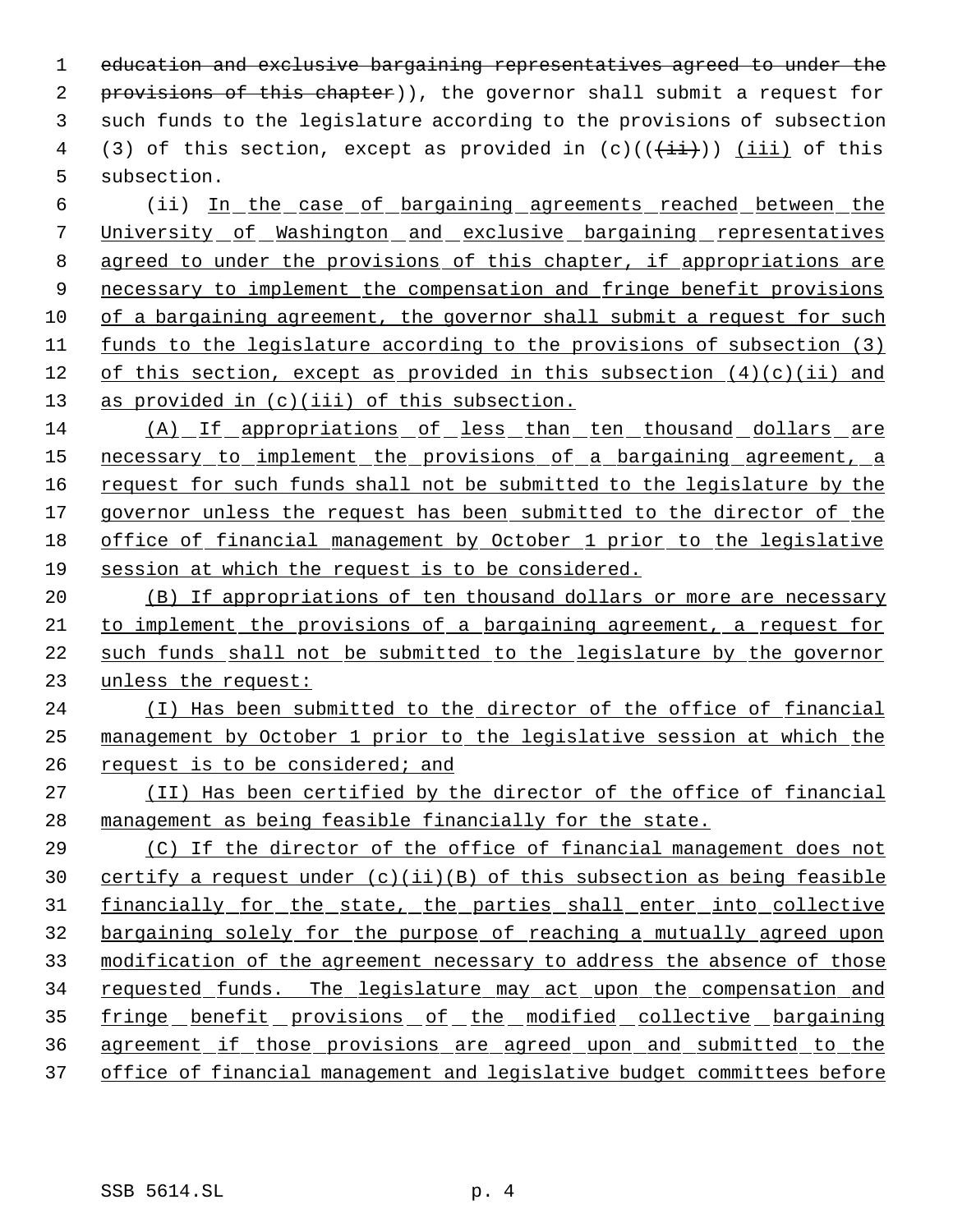final legislative action on the biennial or supplemental operating 2 budget by the sitting legislature.

 (iii) In the case of a bargaining unit of employees of institutions of higher education in which the exclusive bargaining representative is certified during or after the conclusion of a legislative session, the legislature may act upon the compensation and fringe benefit provisions of the unit's initial collective bargaining agreement if those provisions are agreed upon and submitted to the office of financial management and legislative budget committees before final legislative action on the biennial or supplemental operating budget by the sitting legislature.

 (5) There is hereby created a joint committee on employment relations, which consists of two members with leadership positions in the house of representatives, representing each of the two largest caucuses; the chair and ranking minority member of the house appropriations committee, or its successor, representing each of the two largest caucuses; two members with leadership positions in the senate, representing each of the two largest caucuses; and the chair and ranking minority member of the senate ways and means committee, or its successor, representing each of the two largest caucuses. The governor shall periodically consult with the committee regarding appropriations necessary to implement the compensation and fringe benefit provisions in the master collective bargaining agreements, and upon completion of negotiations, advise the committee on the elements of the agreements and on any legislation necessary to implement the agreements.

 (6) If, after the compensation and fringe benefit provisions of an agreement are approved by the legislature, a significant revenue shortfall occurs resulting in reduced appropriations, as declared by proclamation of the governor or by resolution of the legislature, both parties shall immediately enter into collective bargaining for a mutually agreed upon modification of the agreement.

 (7) After the expiration date of a collective bargaining agreement negotiated under this chapter, all of the terms and conditions specified in the collective bargaining agreement remain in effect until the effective date of a subsequently negotiated agreement, not to